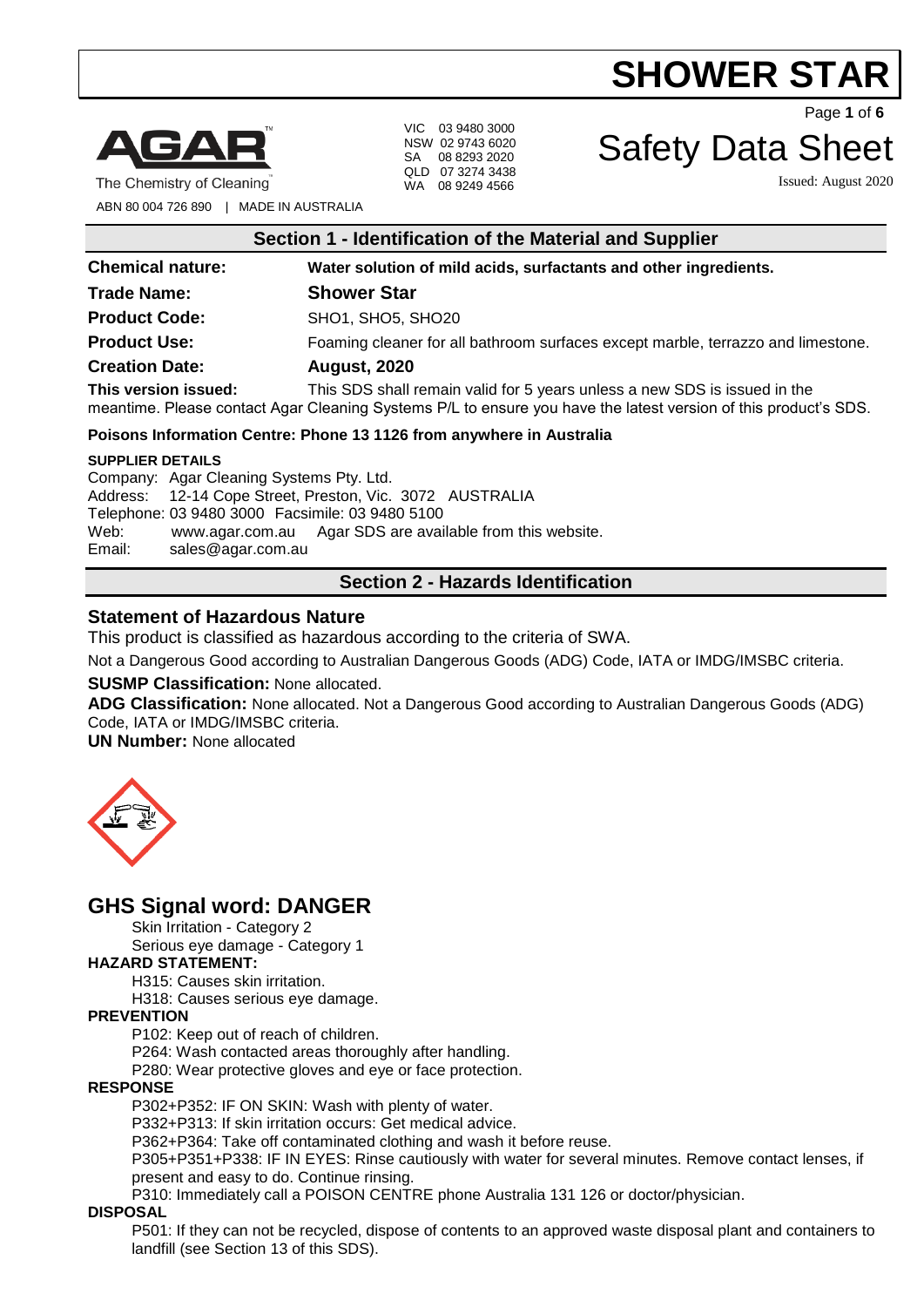Page **2** of **6**

# **Diluted Product**

# **This product becomes non-hazardous when diluted to 1 in 8.5 (11.8%) or more with water.**

### **Emergency Overview**

**Physical Description & Colour: Blue liquid.** 

**Odour:** Citrus fragrance.

**Major Health Hazards:** Serious damage to eyes and skin irritation.

| Section 3 - Composition/Information on Ingredients |               |           |                                |         |  |
|----------------------------------------------------|---------------|-----------|--------------------------------|---------|--|
| Ingredients                                        | <b>CAS No</b> | Conc,%    | TWA $(mg/m^3)$ STEL $(mg/m^3)$ |         |  |
| Organic acids                                      | secret        | $10 - 30$ | not set                        | not set |  |
| <b>Nonionic Surfactants</b>                        | various       | < 10      | not set                        | not set |  |
| Anionic Surfactants                                | various       | < 10      | not set                        | not set |  |
| Other non hazardous ingredients                    | secret        | < 10      | not set                        | not set |  |
| Water                                              | 7732-18-5     | to 100    | not set                        | not set |  |

This is a commercial product whose exact ratio of components may vary slightly. Minor quantities of other non hazardous ingredients are also possible.

The SWA TWA exposure value is the average airborne concentration of a particular substance when calculated over a normal 8 hour working day for a 5 day working week. The STEL (Short Term Exposure Limit) is an exposure value that may be equalled (but should not be exceeded) for no longer than 15 minutes and should not be repeated more than 4 times per day. There should be at least 60 minutes between successive exposures at the STEL. The term "peak "is used when the TWA limit, because of the rapid action of the substance, should never be exceeded, even briefly.

# **Section 4 - First Aid Measures**

# **General Information:**

You should call the Poisons Information Centre if you feel that you may have been poisoned, burned or irritated by this product. The number is 13 1126 from anywhere in Australia (0800 764 766 in New Zealand) and is available at all times. Have this SDS with you when you call.

# **Undiluted Product:**

**Inhalation:** No first aid measures normally required. However, if inhalation has occurred, and irritation has developed, remove to fresh air and observe until recovered. If irritation becomes painful or persists more than about 30 minutes, seek medical advice. **Skin Contact:** Wash gently and thoroughly with water (use non-abrasive soap if necessary) for 5 minutes or until chemical is removed.

**Eye Contact:** Immediately flush the contaminated eye(s) with lukewarm, gently flowing water for 15 minutes or until the product is removed, while holding the eyelid(s) open. Take care not to rinse contaminated water into the unaffected eye or onto the face. Obtain medical attention immediately. Take special care if exposed person is wearing contact lenses.

**Ingestion:** If swallowed, do NOT induce vomiting. Wash mouth with water and give some water to drink. If symptoms develop, or in doubt, contact a Poisons Information Centre, or a doctor.

# **Diluted Product (1 in 10):**

**Inhalation:** First aid is not generally required. **Skin Contact:** First aid is not generally required. However, if irritation does occur, flush with water until product is removed.

**Eye Contact:** Immediately flush the contaminated eye(s) with lukewarm, gently flowing water for 5 minutes or until the product is removed, while holding the eyelid(s) open. Take special care if exposed person is wearing contact lenses. If irritation occurs, obtain medical advice.

**Ingestion:** First aid is not generally required. Seek medical attention if you feel unwell.

# **Section 5 - Fire Fighting Measures**

**Fire and Explosion Hazards**: The major hazard in fires is usually inhalation of heated and toxic or oxygen deficient (or both), fire gases. There is no risk of an explosion from this product under normal circumstances if it is involved in a fire.

Only small quantities of decomposition products are expected from this product at temperatures normally achieved in a fire. This will only occur after heating to dryness.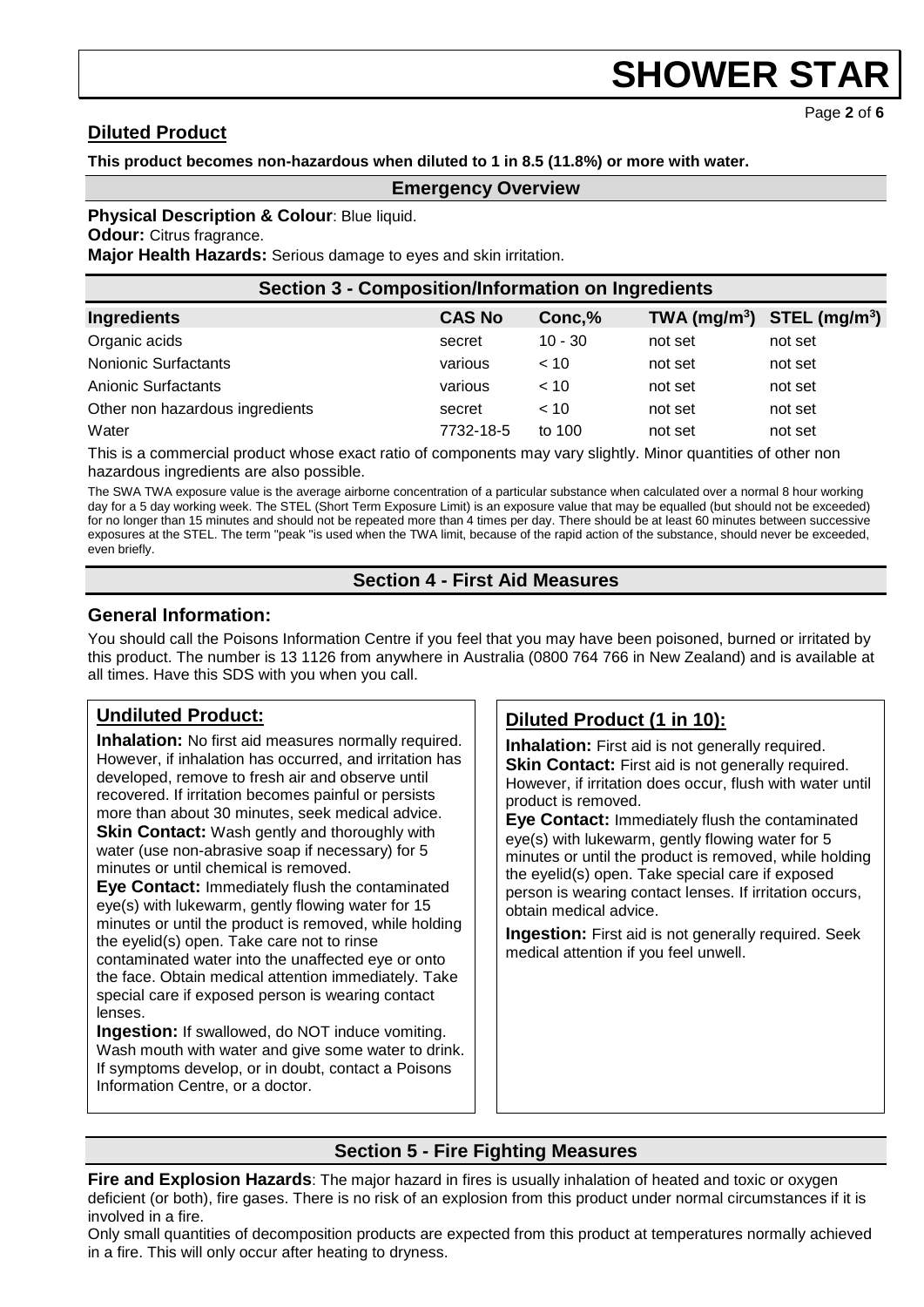Page **3** of **6**

Fire decomposition products from this product are likely to be irritating if inhaled. Take appropriate protective measures.

**Extinguishing Media:** Not combustible. Use extinguishing media suited to burning materials. **Fire Fighting:** If a significant quantity of this product is involved in a fire, call the fire brigade. **Flash point:** Does not burn. **Upper Flammability Limit:** Does not burn. **Lower Flammability Limit:** Does not burn. **Autoignition temperature:** Not applicable - does not burn. **Flammability Class:** Does not burn.

# **Section 6 - Accidental Release Measures**

**Accidental release:** Minor spills do not normally need any special cleanup measures. In the event of a major spill, prevent spillage from entering drains or water courses. Wear full protective clothing including eye/face protection. All skin areas should be covered. See below under Personal Protection regarding Australian Standards relating to personal protective equipment. Suitable materials for protective clothing include rubber. Eye/face protective equipment should comprise as a minimum, protective glasses and, preferably, goggles. If there is a significant chance that vapours or mists are likely to build up in the cleanup area, we recommend that you use a respirator. Usually, no respirator is necessary when using this product. However, if you have any doubts consult the Australian Standard mentioned below (section 8). Otherwise, not normally necessary.

Stop leak if safe to do so, and contain spill. Absorb onto sand, vermiculite or other suitable absorbent material. If spill is too large or if absorbent material is not available, try to create a dike to stop material spreading or going into drains or waterways. Sweep up and shovel or collect recoverable product into labelled containers for recycling or salvage, and dispose of promptly. Recycle containers wherever possible after careful cleaning. After spills, wash area preventing runoff from entering drains. If a significant quantity of material enters drains, advise emergency services. Contaminated area may be neutralised by washing with weak or dilute alkali. Baking soda, washing soda and limestone are suitable. This material may be suitable for approved landfill. Ensure legality of disposal by consulting regulations prior to disposal. Thoroughly launder protective clothing before storage or re-use. Advise laundry of nature of contamination when sending contaminated clothing to laundry.

# **Section 7 - Handling and Storage**

**Handling:** Keep exposure to this product to a minimum, and minimise the quantities kept in work areas. Check Section 8 of this SDS for details of personal protective measures, and make sure that those measures are followed. The measures detailed below under "Storage" should be followed during handling in order to minimise risks to persons using the product in the workplace. Also, avoid contact or contamination of product with incompatible materials listed in Section 10.

**Storage:** Make sure that containers of this product are kept tightly closed. Make sure that the product does not come into contact with substances listed under "Incompatibilities" in Section 10. Some liquid preparations settle or separate on standing and may require stirring before use.

# **Section 8 - Exposure Controls and Personal Protection**

The following Australian Standards will provide general advice regarding safety clothing and equipment: Respiratory equipment: **AS/NZS 1715**, Protective Gloves: **AS 2161**, Occupational Protective Clothing: AS/NZS 4501 set 2008, Industrial Eye Protection: **AS1336** and **AS/NZS 1337**, Occupational Protective Footwear: **AS/NZS2210**.

# **SWA Exposure Limits TWA (mg/m<sup>3</sup>**

# **) STEL (mg/m<sup>3</sup> )**

Exposure limits have not been established by SWA for any of the significant ingredients in this product.

No special equipment is usually needed when occasionally handling small quantities. The following instructions are for bulk handling or where regular exposure in an occupational setting occurs without proper containment systems.

# **Undiluted Product:**

**Ventilation:** This product should only be used in a well ventilated area. If natural ventilation is inadequate, use of a fan is suggested.

**Eye Protection:** Protective glasses or goggles should be worn when this product is being used. Failure to protect your eyes may cause them harm. Emergency eye wash facilities are also

recommended in an area close to where this product is being used.

# **Diluted Product (1 in 10):**

**Ventilation:** No special ventilation requirements are necessary.

**Eye Protection:** Not required under normal conditions.

**Skin Protection:** The information at hand indicates that this product is not harmful and that normally no skin protection is necessary. However, we suggest that you routinely avoid contact with all chemical products and that you wear suitable gloves if skin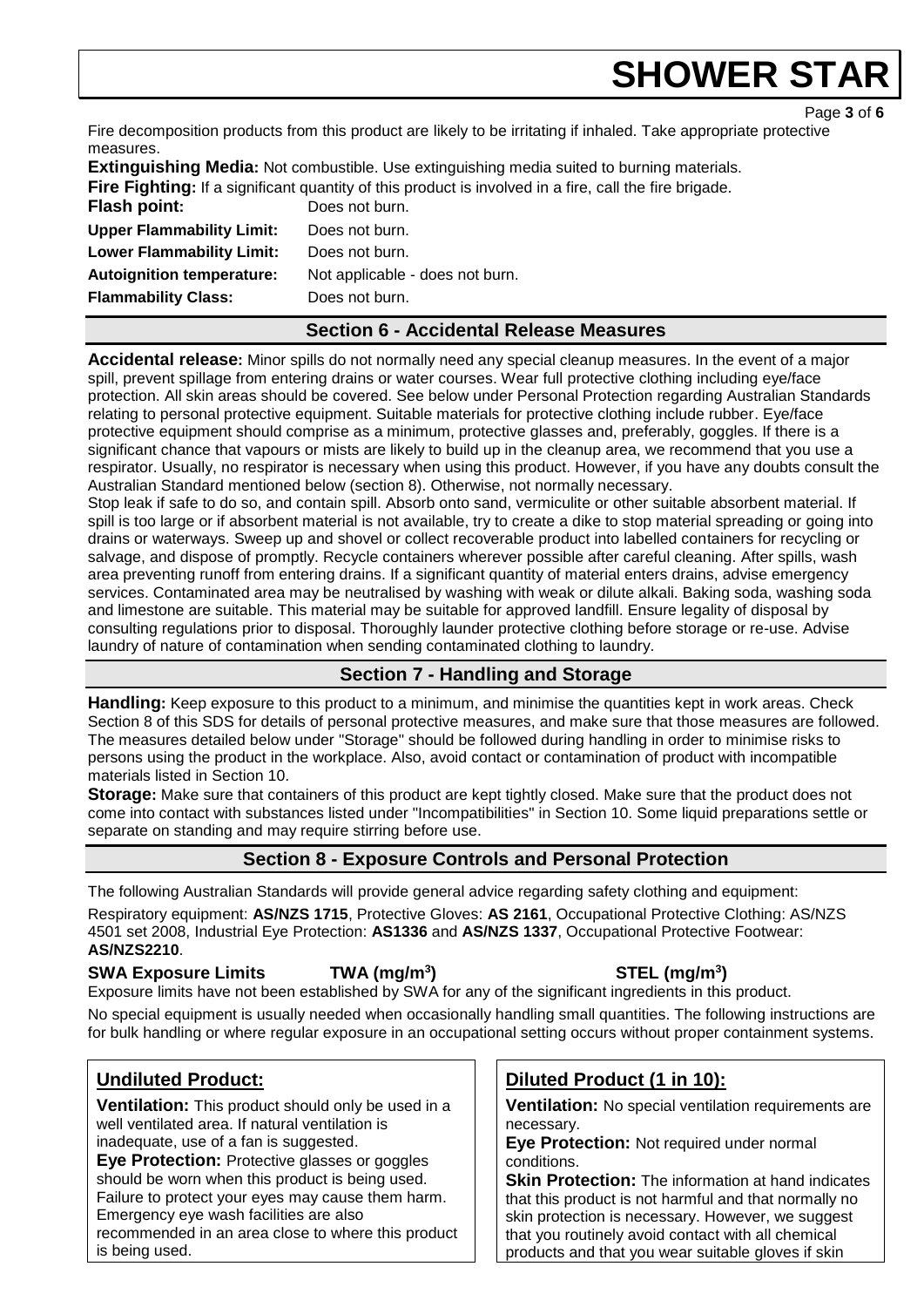Page **4** of **6**

**Skin Protection:** Prevent skin contact by wearing impervious gloves and overalls. Make sure that all skin areas are covered.

**Respirator:** Usually, no respirator is necessary when using this product. However, if you have any doubts consult the Australian Standard mentioned above. Otherwise, not normally necessary.

contact is likely. **Respirator:** Usually, no respirator is necessary when using this product.

# **Section 9 - Physical and Chemical Properties:**

| <b>Physical Description &amp; colour:</b> | Blue liquid.                    |
|-------------------------------------------|---------------------------------|
| Odour:                                    | Citrus fragrance.               |
| <b>Boiling Point:</b>                     | Approximately 100°C at 100kPa.  |
| <b>Freezing/Melting Point:</b>            | Below 0°C.                      |
| <b>Volatiles:</b>                         | $<$ 1% VOC                      |
| <b>Vapour Pressure:</b>                   | No data.                        |
| <b>Vapour Density:</b>                    | As for water.                   |
| <b>Specific Gravity:</b>                  | 1. $\Omega$                     |
| <b>Water Solubility:</b>                  | Completely soluble in water.    |
| pH:                                       | $2.0 - 3.0$ (as supplied)       |
| <b>Volatility:</b>                        | No data.                        |
| <b>Odour Threshold:</b>                   | No data.                        |
| <b>Evaporation Rate:</b>                  | As for water.                   |
| <b>Coeff Oil/water Distribution:</b>      | No data.                        |
| <b>Autoignition temp:</b>                 | Not applicable - does not burn. |

# **Section 10 - Stability and Reactivity**

**Reactivity:** This product is unlikely to react or decompose under normal storage conditions. However, if you have any doubts, contact the supplier for advice on shelf life properties.

**Conditions to Avoid:** Keep containers tightly closed.

**Incompatibilities:** Bases, zinc, tin, aluminium and their alloys.

**Fire Decomposition:** Only small quantities of decomposition products are expected from this product at temperatures normally achieved in a fire. This will only occur after heating to dryness. Combustion forms carbon dioxide, and if incomplete, carbon monoxide and possibly smoke. Water is also formed. May form nitrogen and its compounds, and under some circumstances, oxides of nitrogen. Occasionally hydrogen cyanide gas in reducing atmospheres. May form oxides of sulphur (sulphur dioxide is a respiratory hazard) and other sulphur compounds. Most will have a foul odour. Carbon monoxide poisoning produces headache, weakness, nausea, dizziness, confusion, dimness of vision, disturbance of judgment, and unconsciousness followed by coma and death. **Polymerisation:** This product will not undergo polymerisation reactions.

# **Section 11 - Toxicological Information**

#### **Information on toxicological effects:**

| Acute toxicity                                              | No known significant effects or hazards. |
|-------------------------------------------------------------|------------------------------------------|
| Skin corrosion/irritation                                   | Irritant.                                |
| Serious eye damage/irritation                               | Serious eye damage.                      |
| Respiratory or skin sensitisation                           | No known significant effects or hazards. |
| Germ cell mutagenicity                                      | No known significant effects or hazards. |
| Carcinogenicity                                             | No known significant effects or hazards. |
| Reproductive toxicity                                       | No known significant effects or hazards. |
| Specific target organ toxicity<br>(STOT)- single exposure   | No known significant effects or hazards. |
| Specific target organ toxicity<br>(STOT)- repeated exposure | No known significant effects or hazards. |
| Aspiration hazard                                           | No known significant effects or hazards. |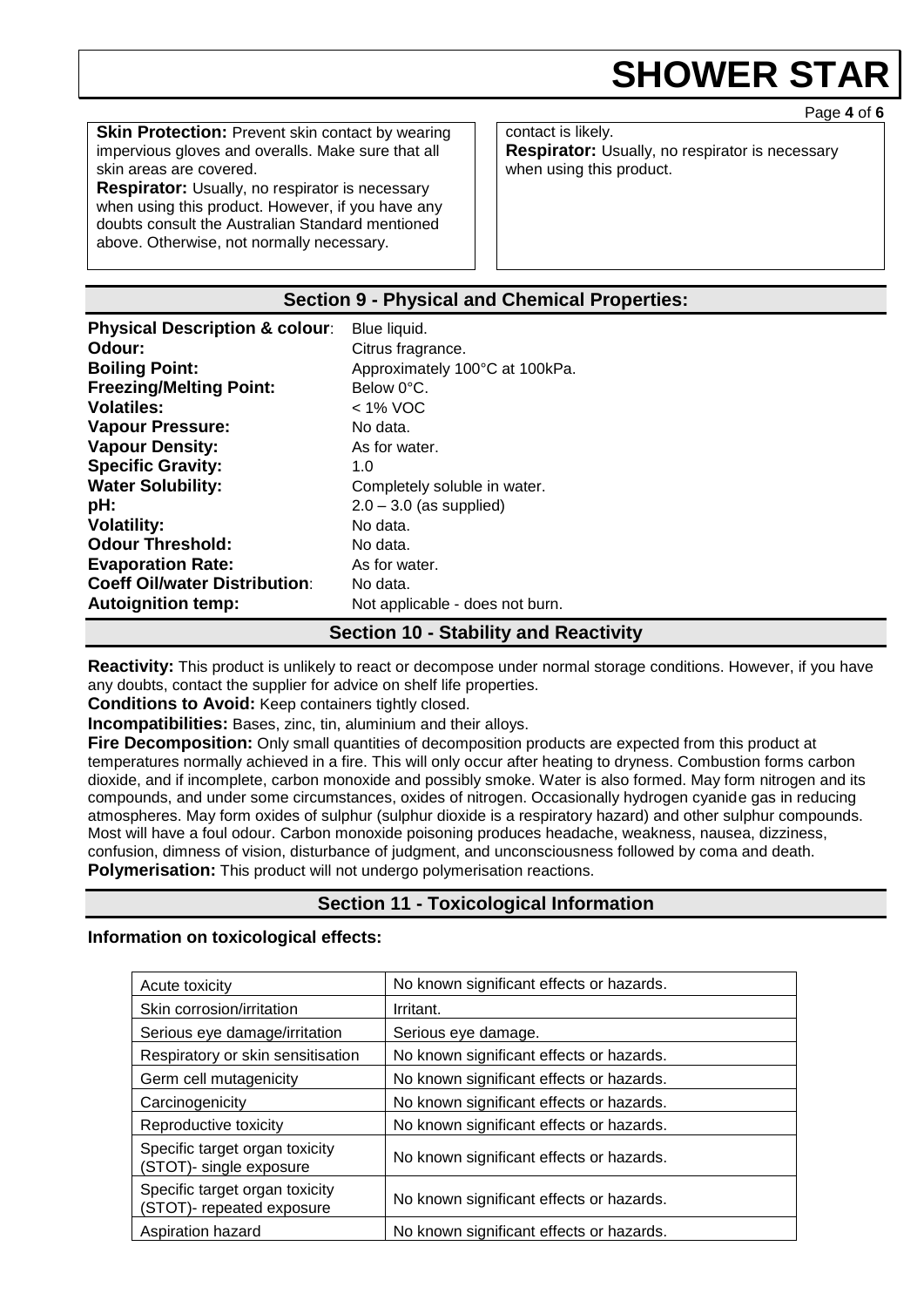Page **5** of **6**

# **Classification of Hazardous Ingredients**

### **Ingredient: Health effects:**

Organic acid **Skin irritation and serious eye damage.** Anionic detergents Skin irritation and eye irritation. Nonionic detergents Skin irritation and serious eye damage.

### **Potential Health Effects**

# **Inhalation:**

**Short Term Exposure:** Available data indicates that this product is not harmful. However product may be mildly irritating, although unlikely to cause anything more than mild transient discomfort.

**Long Term Exposure:** No data for health effects associated with long term inhalation.

### **Skin Contact:**

**Short Term Exposure:** This product is a skin irritant. Symptoms may include itchiness and reddening of contacted skin. Other symptoms may also become evident, but if treated promptly, all should disappear once exposure has ceased.

**Long Term Exposure:** No data for health effects associated with long term skin exposure.

### **Eye Contact:**

**Short Term Exposure:** This product is damaging to the eyes. Symptoms may include stinging and reddening of eyes and watering which may become copious. Other symptoms may also become evident. If exposure is brief, symptoms should disappear once exposure has ceased. However, lengthy exposure or delayed treatment may cause permanent damage.

**Long Term Exposure:** No data for health effects associated with long term eye exposure.

### **Ingestion:**

**Short Term Exposure:** Significant oral exposure is considered to be unlikely. However, this product is an oral irritant. Symptoms may include burning sensation and reddening of skin in mouth and throat. Other symptoms may also become evident, but all should disappear once exposure has ceased.

**Long Term Exposure:** No data for health effects associated with long term ingestion.

#### **Carcinogen Status:**

**SWA:** No significant ingredient is classified as carcinogenic by SWA.

**NTP:** No significant ingredient is classified as carcinogenic by NTP.

**IARC:** No significant ingredient is classified as carcinogenic by IARC.

# **Section 12 - Ecological Information**

This product is biodegradable. It will not accumulate in the soil or water or cause long term problems. However, until diluted or neutralised it will kill any aquatic organisms it contacts due to extreme pH.

# **Section 13 - Disposal Considerations**

**Disposal:** Containers should be emptied as completely as practical before disposal. If possible, recycle product and containers either in-house or send to recycle company. If this is not practical, send to a commercial waste disposal site.

# **Section 14 - Transport Information**

**UN Number:** This product is not classified as a Dangerous Good by ADG, IATA or IMDG/IMSBC criteria. No special transport conditions are necessary unless required by other regulations.

# **Section 15 - Regulatory Information**

**AICS:** All of the significant ingredients in this formulation are compliant with AICIS regulations.

# **Section 16 - Other Information**

**This SDS contains only safety-related information. For other data see product literature.**

THIS SDS SUMMARISES OUR BEST KNOWLEDGE OF THE HEALTH AND SAFETY HAZARD INFORMATION OF THE PRODUCT AND HOW TO SAFELY HANDLE AND USE THE PRODUCT IN THE WORKPLACE. EACH USER MUST REVIEW THIS SDS IN THE CONTEXT OF HOW THE PRODUCT WILL BE HANDLED AND USED IN THE WORKPLACE.

IF CLARIFICATION OR FURTHER INFORMATION IS NEEDED TO ENSURE THAT AN APPROPRIATE RISK ASSESSMENT CAN BE MADE, THE USER SHOULD CONTACT THIS COMPANY SO WE CAN ATTEMPT TO PROVIDE ADDITIONAL INFORMATION. OUR RESPONSIBILITY FOR PRODUCTS SOLD IS SUBJECT TO OUR STANDARD TERMS AND CONDITIONS, A COPY OF WHICH IS SENT TO OUR CUSTOMERS AND IS ALSO AVAILABLE ON REQUEST.